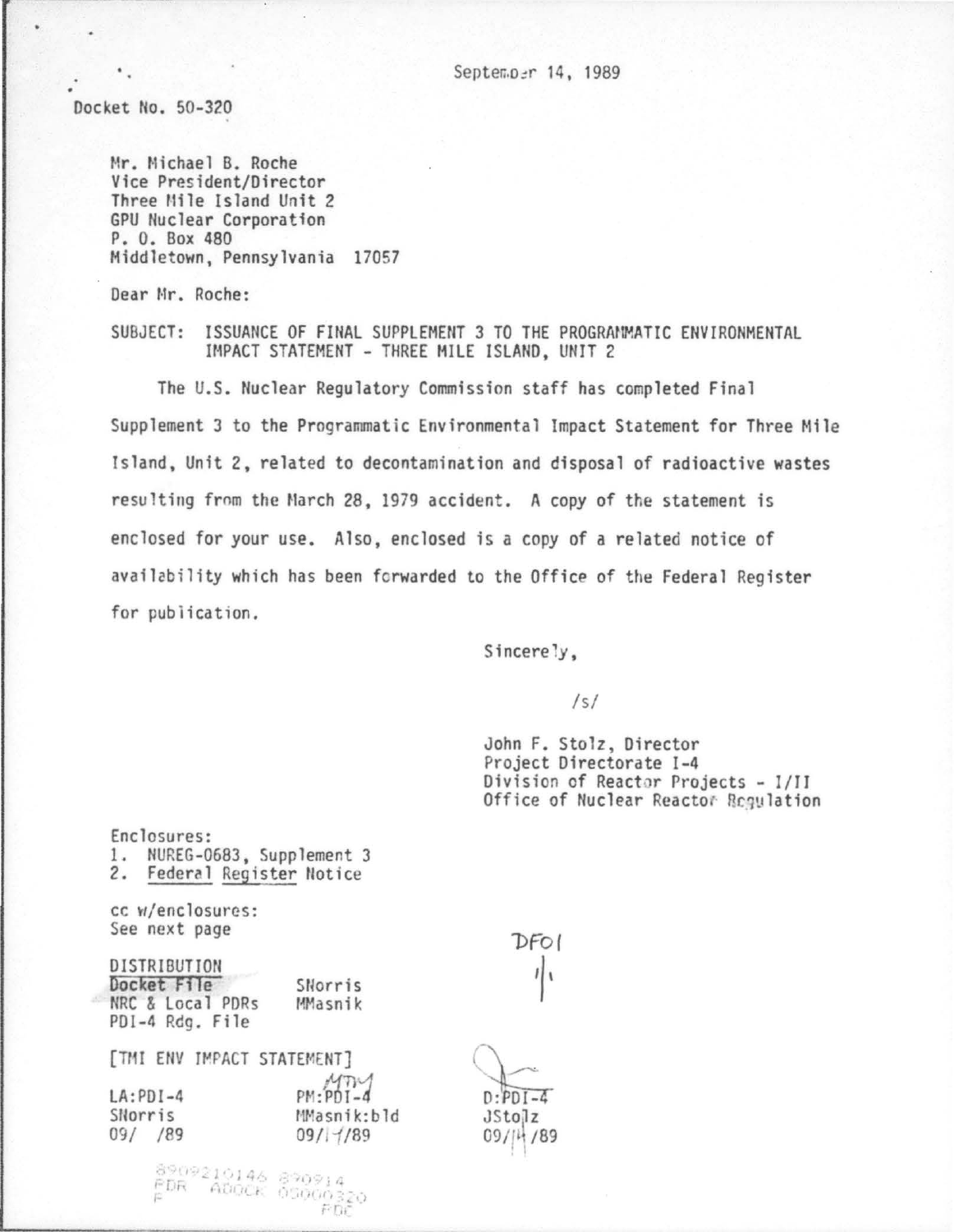Mr. M. B. Roche GPU Nuclear Corporation

CC:

Regional Administrator, Region I U.S. Nuclear Regulatory Commission 475 Allendale Road King of Prussia, PA 19406

Dr. Judith H. Johnsrud Environmental Coalition on Nuclear Power 433 Orlando Avenue State College, PA 16801

Ernest L. Blake, Jr., Esquire<br>Shaw, Pittman, Potts, and Trowbridge<br>2300 N Street, N.W. Washington, DC 20037

Secretary U.S. Nuclear Regulatory Commission Washington, DC 20555

Sally S. Klein, Chairperson Dauphin County Board of Commissioners Dauphin County Courthouse Front and Market Streets Harrisburg, PA 17101

Thomas M. Gerusky, Director<br>Bureau of Radiation Protection Department of Environmental Resources P. O. Box 2063 Harrisburg, PA 17120

Ad Crable Lancaster New Era 8 West King Street Lancaster, PA 17601

U.S. Department of Energy P. O. Box 88 Middletown, PA 17057

David J. McGoff Office of LWR Safety and Technology  $NE-23$ U.S. Department of Energy Washington, DC 20545

Three Mile Island Nuclear Station Unit No. 2

> Frank Lynch, Editorial The Patriot 812 Market Street Harrisburg, PA 17105

Robert B. Borsum Babcock & Wilcox Nuclear Power Division Suite 525 1700 Rockville Pike Rockville, MD 20852

Marvin I. Lewis 7801 Roosevelt Blvd. #62 Philadelphia, PA 19152

Jane Lee 183 Valley Road Etters, PA 17319

Walter W. Cohen, Consumer Advocate Department of Justice Strawberry Square, 14th Floor<br>Harrisburg, PA 17127

Mr. Edwin Kinter Executive Vice President GPU Nuclear Corporation 100 Interpace Parkway<br>Parsippany, NJ 07054

U.S. Environmental Prot. Agency Region III Office Attn: EIS Coordinator Curtis Building (Sixth Floor) 6th and Walnut Streets Philadelphia, PA 19106

Francis I. Young<br>Senior Resident Inspector (TMI-1)<br>U.S.N.R.C. Post Office Box 311 Middletown, Pennsylvania 17057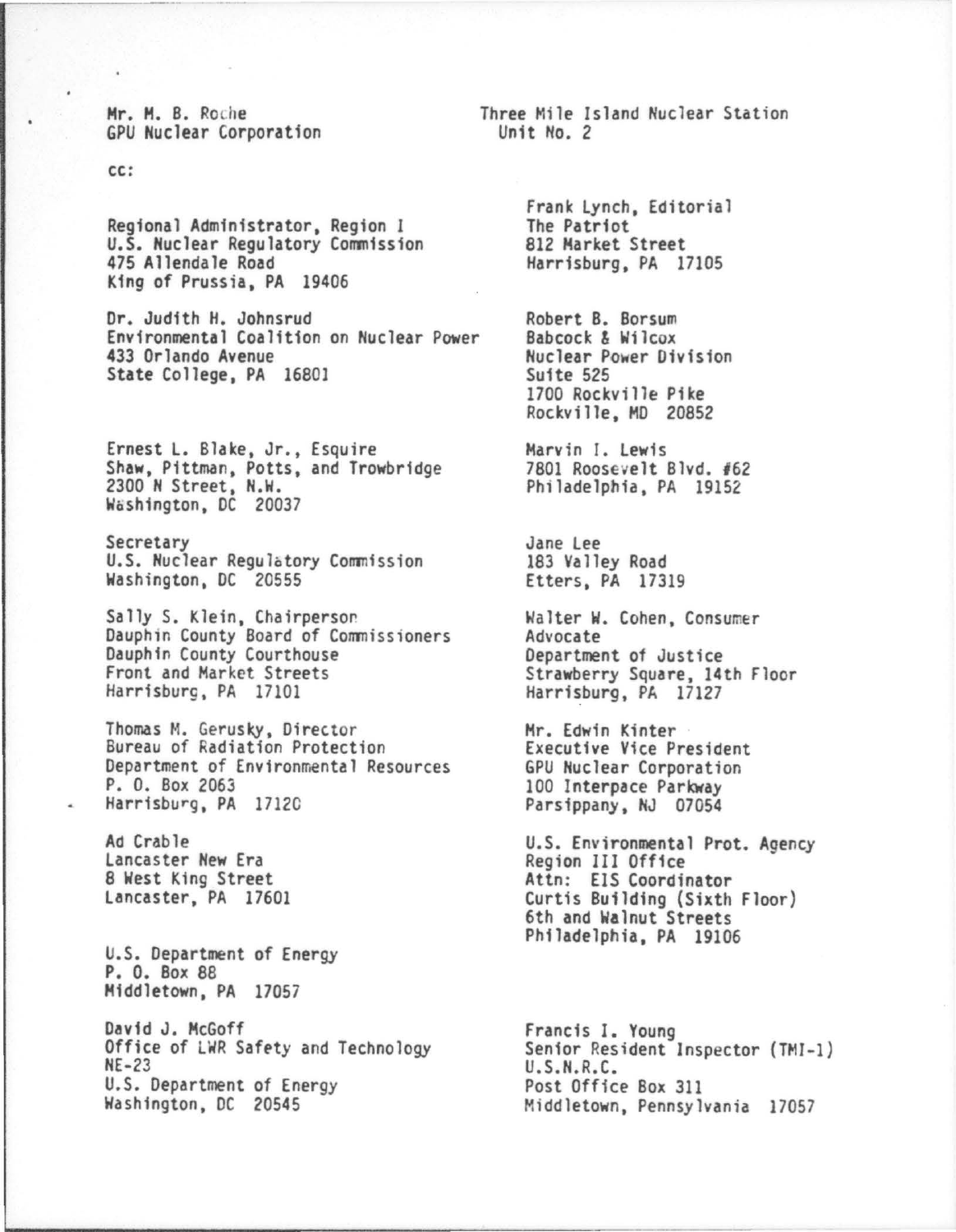Hr. H. B. Roche GPU Nuclear Corporation

cc:

G. Kuehn GPU Nuclear Corporation

J. J. Byrne GPU Nuclear Corporation

Susquehanna Valley Alliance c/o Ms. Frances Skolnick 2079 New Danville Pike Lancaster, PA 170603

Thomas A. Baxter, Esq. Shaw, rittman, Potts & Trowbridge 2300 N Street, N.W. Washington, DC 20037

Unit No. 2

R. E. Rogan<br>GPU Nuclear Corporation

S. Levin GPU Nuclear Corporation

W. J. Marshall GPU Nuclear Corporation

Three Mile Island Alert 315 Peffer Street Harrisburg, PA 17102

Richard P. Mather, Esq. Department of Environmental Resources 505 Executive House Harrisburg, PA 17120